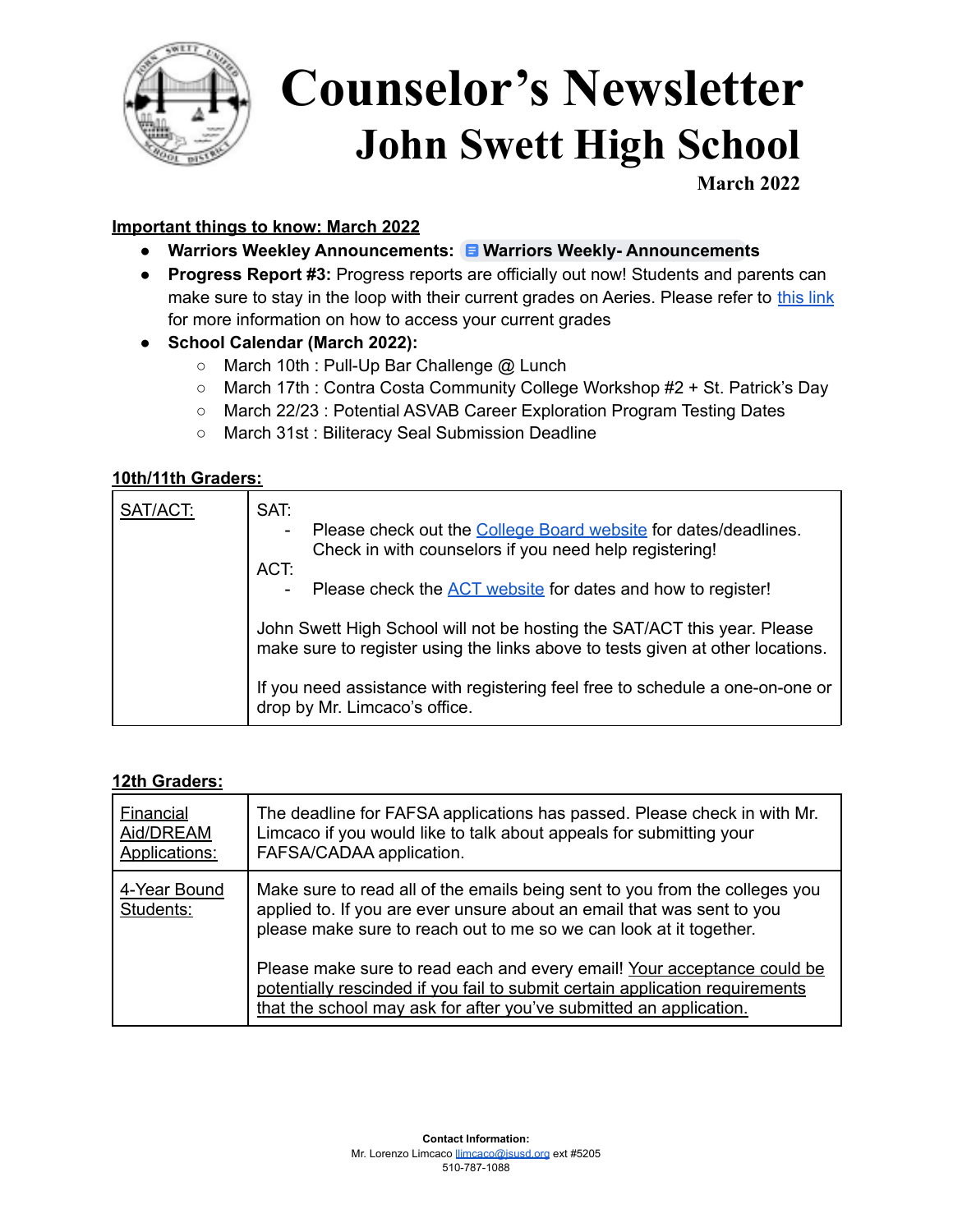

# **Counselor's Newsletter John Swett High School**

## **March 2022**

| <b>Community</b><br>College Events:                      | Contra Costa Community College and John Swett High School are teaming<br>up to bring Seniors a few important workshops regarding Community<br>College!                                                                                                         |
|----------------------------------------------------------|----------------------------------------------------------------------------------------------------------------------------------------------------------------------------------------------------------------------------------------------------------------|
|                                                          | All workshops are required in order to enroll for college classes.<br>Students that do not participate in the workshops will need to reach<br>out to their college counselor for support.                                                                      |
|                                                          | 1. Application Workshop<br>a. February 17th 1:30 PM - 2:30 PM (5th Period)<br>2. Math & English Placement + Orientation<br>a. March 17th 1:30PM - 2:30 PM (5th Period)<br>3. Education Plan + Counseling Class<br>a. April 21st 1:30 PM - 2:30 PM (5th Period) |
|                                                          | We will be meeting in the multimedia room. Please make sure to come on<br>time for the events and Mr. Limcaco will be sure to excuse you from your<br>fifth period class on the days of the CCC events.                                                        |
|                                                          | Look for flyers and email announcements closer to the dates as well.                                                                                                                                                                                           |
| Graduation<br>Risk:                                      | Seniors in danger of failing have been contacted and a plan of action has<br>been put in place to help you graduate. Remember, all Cyber High courses<br>must be completed by June to be eligible for any graduation ceremonies<br>offered.                    |
| College/Career<br>Events:                                | Please make sure to check out our college/career events list that we update<br>regularly:<br>2021-2022 College/Career Events & Programs                                                                                                                        |
| <b>Scholarships</b><br><u>(National &amp;</u><br>Local): | Please refer to the running list of JSHS local scholarships that Mr. Limcaco<br>will be updating throughout the month of March:<br><b>E</b> Local Scholarship Packet 2022                                                                                      |
|                                                          | Mr. Limcaco will also be coming into Senior English classes to help all<br>students complete a cover letter and how to submit applications for the local<br>JSHS scholarships available this year.                                                             |
|                                                          | Additionally, we highly implore students to please check out the CSAC<br>running list of scholarships that is updated daily:<br>X August 2021-May 2022 LIVE.xlsx                                                                                               |
| <b>Biliteracy Seal</b><br>(Spanish)                      | The deadline for submissions for the State Seal of Biliteracy is March 31st.<br>Please reach out to Mr. Limcaco if you have not already done so for an<br>application.                                                                                         |